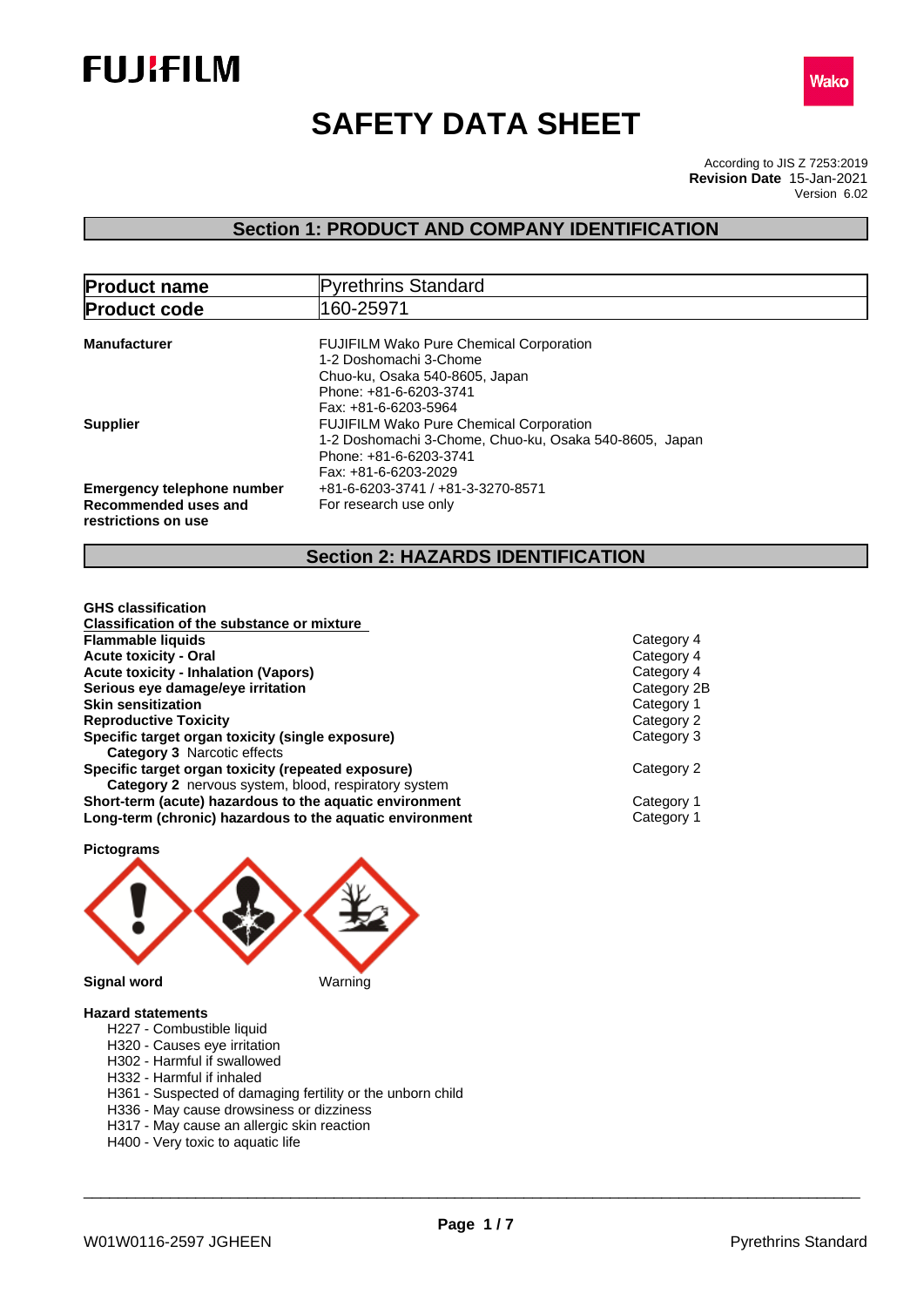H410 - Very toxic to aquatic life with long lasting effects

H373 - May cause damage to the following organs through prolonged or repeated exposure: nervous system, blood, respiratory system

#### **Precautionary statements-(Prevention)**

- Obtain special instructions before use
- Do not handle until all safety precautions have been read and understood
- Use personal protective equipment as required.
- Wash face, hands and any exposed skin thoroughly after handling
- Do not eat, drink or smoke when using this product
- Use only outdoors or in a well-ventilated area
- Contaminated work clothing should not be allowed out of the workplace
- Protective gloves
- Do not breathe dust/fume/gas/mist/vapors/spray
- Avoid release to the environment
- Keep away from heat/sparks/open flames/hot surfaces. No smoking
- Keep cool

#### **Precautionary statements-(Response)**

• IF exposed or concerned: Get medical advice/attention

• IF IN EYES: Rinse cautiously with water for several minutes. Remove contact lenses, if present and easy to do. Continue rinsing.

- If eye irritation persists: Get medical advice/attention.
- IF ON SKIN: Wash with plenty of soap and water
- If skin irritation or rash occurs: Get medical advice/attention
- Wash contaminated clothing before reuse.
- IF INHALED: Remove victim to fresh air and keep at rest in a position comfortable for breathing.
- IF SWALLOWED: Call a POISON CENTER or doctor/physician if you feel unwell
- Rinse mouth.
- In case of fire: Use CO2, dry chemical, or foam for extinction
- Collect spillage

#### **Precautionary statements-(Storage)**

- Store locked up.
- Store in a well-ventilated place. Keep container tightly closed
- **Precautionary statements-(Disposal)**
	- Dispose of contents/container to an approved waste disposal plant

#### **Others**

**Other hazards** Not available

# **Section 3: COMPOSITION/INFORMATION ON INGREDIENTS**

**Single Substance or Mixture** Substance

| ∵Name<br>∵ hemicalس | Weight-%  | weiaht<br>Molecular <b>m</b> | <b>ENCS</b> | <b>ISHL No.</b> | <b>RN</b><br>.<br>$\sim$ |
|---------------------|-----------|------------------------------|-------------|-----------------|--------------------------|
| Pvrethrins          | ΩE<br>いいい | N/A                          | NL/<br>     | NL.<br>w        | 8003<br>-34-د            |

**Impurities and/or Additives**: Not applicable

# **Section 4: FIRST AID MEASURES**

#### **Inhalation**

Remove to fresh air. If symptoms persist, call a physician.

**Skin contact**

Wash off immediately with soap and plenty of water. If symptoms persist, call a physician.

**Eye contact**

IF IN EYES: Rinse cautiously with water for several minutes. Remove contact lenses, if present and easy to do. Continue rinsing. Immediate medical attention is required.

**Ingestion**

Rinse mouth. Never give anything by mouth to an unconscious person. Call a physician or poison control center immediately. Do not induce vomiting without medical advice.

#### **Protection of first-aiders**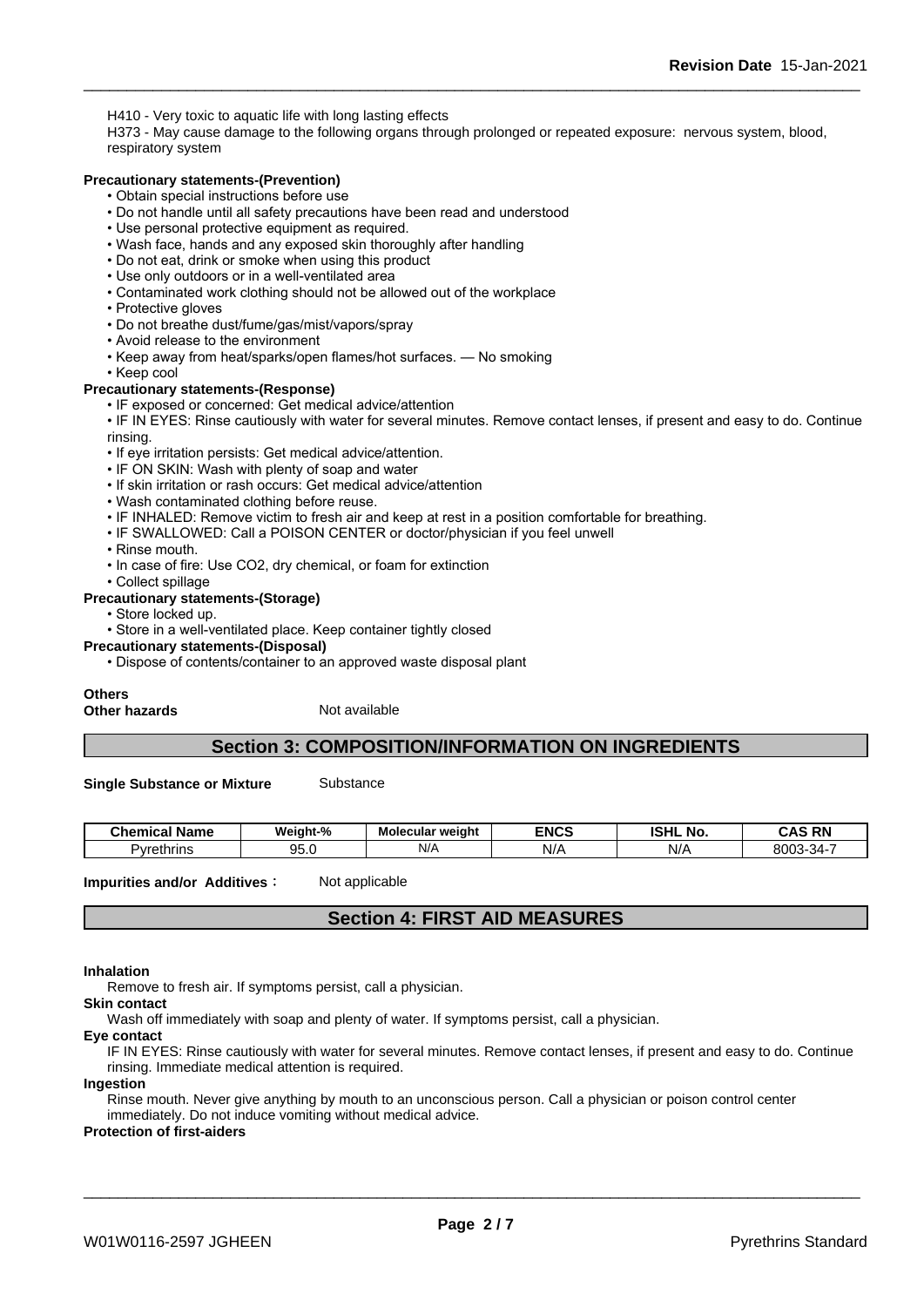Use personal protective equipment as required.

# **Section 5: FIRE FIGHTING MEASURES**

#### **Suitable extinguishing media**

Water spray (fog), Carbon dioxide (CO2), Foam, Extinguishing powder, Sand

**Unsuitable extinguishing media**

No information available

#### **Specific hazards arising from the chemical product**

Thermal decomposition can lead to release of irritating and toxic gases and vapors.

#### **Special extinguishing method**

# No information available

## **Special protective actions for**

### **fire-fighters**

Use personal protective equipment as required.Firefighters should wear self-contained breathing apparatus and full firefighting turnout gear.

# **Section 6: ACCIDENTAL RELEASE MEASURES**

#### **Personal precautions, protective equipment and emergency procedures**

For indoor, provide adequate ventilation process until the end of working. Deny unnecessary entry other than the people involved by, for example, using a rope. While working, wear appropriate protective equipments to avoid adhering it on skin, or inhaling the gas. Work from windward, and retract the people downwind.

#### **Environmental precautions**

To be careful not discharged to the environment without being properly handled waste water contaminated.

#### **Methods and materials for contaminent and methods and materials for cleaning up**

Absorb dry sand, earth, sawdust and the waste. Collect empty container that can be sealed.

#### **Recoverly, neutralization**

#### No information available

#### **Secondary disaster prevention measures**

Clean contaminated objects and areas thoroughly observing environmental regulations.

# **Section 7: HANDLING AND STORAGE**

#### **Handling**

#### **Technical measures**

Highly flammable. Avoid contact with high temperature objects, spark, and strong oxidizing agents. Use with local exhaust ventilation.

#### **Precautions**

Do not rough handling containers, such as upsetting, falling, giving a shock, and dragging. Prevent leakage, overflow, and scattering. Not to generate steam and dust in vain. Seal the container after use. After handling, wash hands and face, and then gargle. In places other than those specified, should not be smoking or eating and drinking. Should not be brought contaminated protective equipment and gloves to rest stops. Deny unnecessary entry of non-emergency personnel to the handling area.

#### **Safety handling precautions**

Use personal protective equipment as required.Avoid contact with skin, eyes or clothing. Take necessary action to avoid static electricity discharge (which might cause ignition of organic vapors).

#### **Storage**

| Safe storage conditions   |                                                                                                     |
|---------------------------|-----------------------------------------------------------------------------------------------------|
| <b>Storage conditions</b> | Keep container protect from light tightly closed. Store in a cool (2-10 $^{\circ}$ C) place. Packed |
|                           | with an inert gas.                                                                                  |
| Safe packaging material   | Glass                                                                                               |
| Incompatible substances   | Strong oxidizing agents                                                                             |
|                           |                                                                                                     |

# **Section 8: EXPOSURE CONTROLS/PERSONAL PROTECTION**

# **Engineering controls**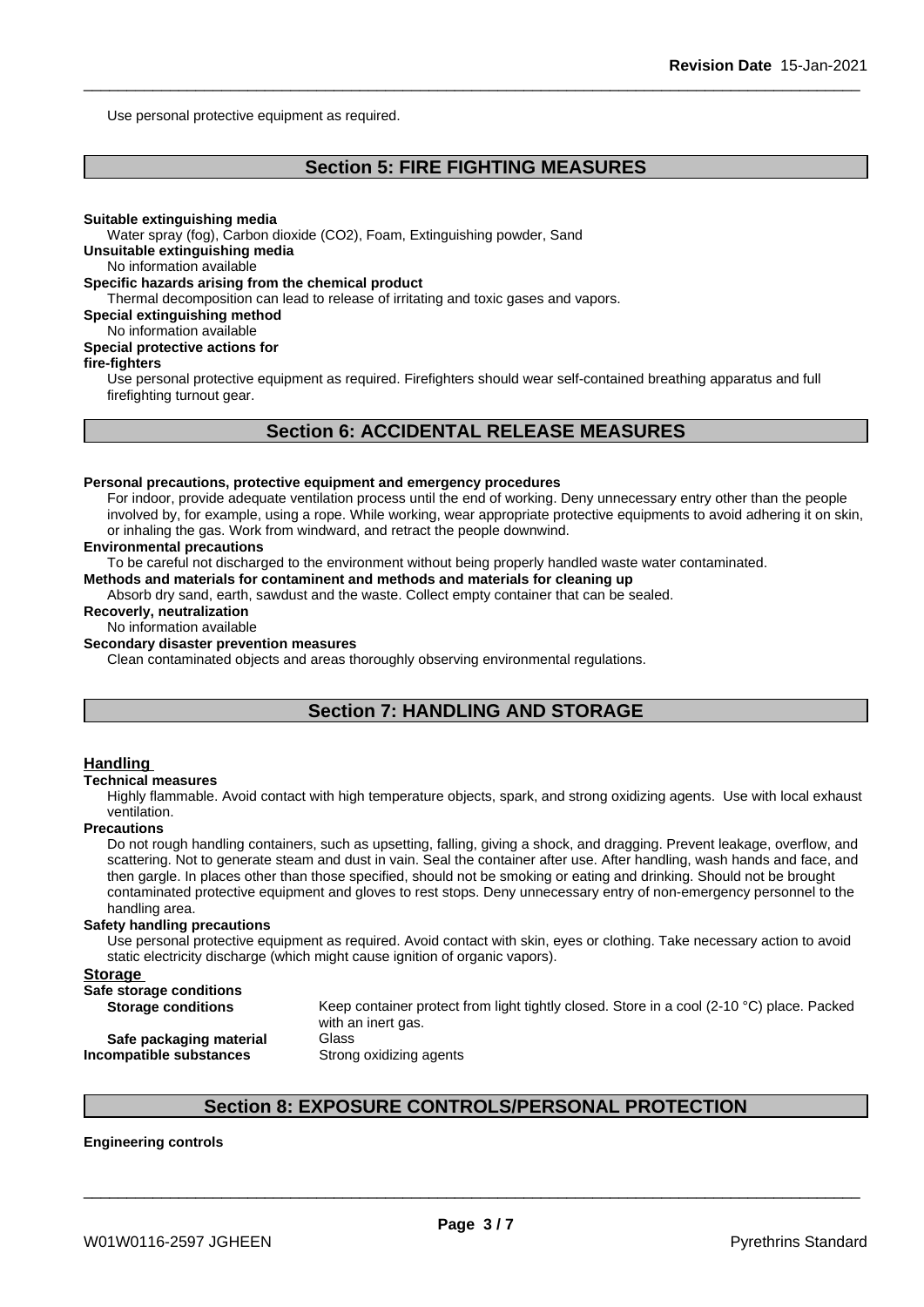In case of indoor workplace, seal the source or use a local exhaust system. Provide the safety shower facility, and handand eye-wash facility. And display their position clearly.

#### **Exposure limits**

| <b>Chemical Name</b> | <b>JSOH (J)</b><br>  (Japan) | <b>ISHL</b><br>(Japan) | <b>ACGIH</b>              |
|----------------------|------------------------------|------------------------|---------------------------|
| vrethrins            | N/A                          | N/A                    | TWA.<br>ma/m <sup>3</sup> |
| 8003-34-7            |                              |                        |                           |

# **Personal protective equipment**<br>**Respiratory protection** Protective mask

**Respiratory protection**<br>Hand protection **Skinandbody protection** Long-sleeved work clothes

**Protective gloves Eye protection Eye protective** eyeglasses or chemical safety goggles

### **General hygiene considerations**

Handle in accordance with good industrial hygiene and safety practice.

# **Section 9: PHYSICAL AND CHEMICAL PROPERTIES**

### **Form**

| Color<br><b>Turbidity</b><br>Appearance<br>Odor<br>Melting point/freezing point<br>Boiling point, initial boiling point and boiling range<br><b>Flammability</b>       | yellow - brown<br>clear<br>liquid<br>No data available<br>No data available<br>170 $\degree$ C<br>Combustible liquid |
|------------------------------------------------------------------------------------------------------------------------------------------------------------------------|----------------------------------------------------------------------------------------------------------------------|
| <b>Evaporation rate:</b><br>Flammability (solid, gas):                                                                                                                 | No data available<br>No data available                                                                               |
| Upper/lower flammability or                                                                                                                                            |                                                                                                                      |
| explosive limits                                                                                                                                                       |                                                                                                                      |
| Upper:                                                                                                                                                                 | No data available                                                                                                    |
| Lower:                                                                                                                                                                 | No data available                                                                                                    |
| <b>Flash point</b>                                                                                                                                                     | 75 °C                                                                                                                |
| Auto-ignition temperature:                                                                                                                                             | No data available                                                                                                    |
| Decomposition temperature:                                                                                                                                             | No data available                                                                                                    |
| pH                                                                                                                                                                     | No data available                                                                                                    |
| Viscosity (coefficient of viscosity)                                                                                                                                   | No data available                                                                                                    |
| <b>Dynamic viscosity</b>                                                                                                                                               | No data available                                                                                                    |
| <b>Solubilities</b>                                                                                                                                                    | Ethanol, acetone: soluble. water: practically insoluble, or                                                          |
| n-Octanol/water partition coefficient: (log Pow)<br>Vapour pressure<br><b>Specific Gravity / Relative density</b><br>Vapour density<br><b>Particle characteristics</b> | insoluble.<br>No data available<br>No data available<br>0.840<br>No data available<br>No data available              |

# **Section 10: STABILITY AND REACTIVITY**

#### **Stability**

**Reactivity** No data available<br> **Chemical stability** May be altered by May be altered by light. **Hazardous reactions** None under normal processing **Conditions to avoid** Extremes of temperature and direct sunlight, Heat, flames and sparks, static electricity, spark **Incompatible materials** Strong oxidizing agents **Hazardous decomposition products** Carbon monooxide (CO), Carbon dioxide (CO2)

# **Section 11: TOXICOLOGICAL INFORMATION**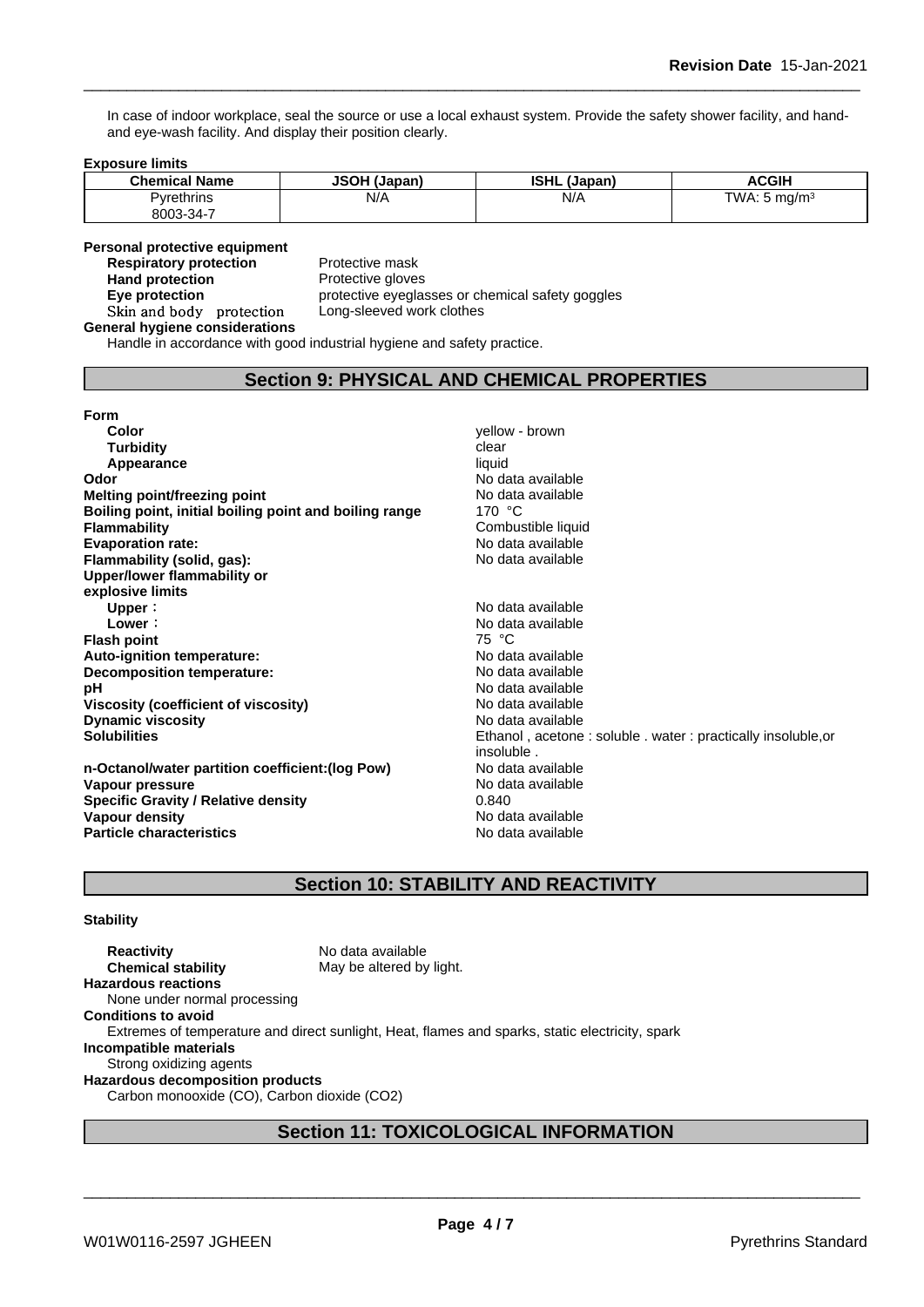**Acute toxicity**

| $\sim$               |                 |                                                      |                        |
|----------------------|-----------------|------------------------------------------------------|------------------------|
| <b>Chemical Name</b> | Oral LD50       | Dermal LD50                                          | <b>Inhalation LC50</b> |
| Pyrethrins           | 200 mg/kg (Rat) | 2060 mg/kg (Rabbit) 300<br>mg/kg (Rabbit) 1350 mg/kg | $3.4$ mg/L/4h (Rat)    |
|                      |                 | Rat .                                                |                        |

| <b>Chemical Name</b> | Acute toxicity -oral- source<br>information | Acute toxicity -dermal- source   Acute toxicity -inhalation gas-<br>information | source information       |
|----------------------|---------------------------------------------|---------------------------------------------------------------------------------|--------------------------|
| <b>Pyrethrins</b>    | Based on the NITE GHS                       | Based on the NITE GHS                                                           | Based on the NITE GHS    |
|                      | classification results.                     | classification results.                                                         | lclassification results. |
|                      |                                             |                                                                                 |                          |

| <b>Chemical Name</b> | Acute toxicity -inhalation |                          | <b>Acute toxicity -inhalation dust-Acute toxicity -inhalation mist-</b> |
|----------------------|----------------------------|--------------------------|-------------------------------------------------------------------------|
|                      | vapor- source information  | source information       | source information                                                      |
| Pvrethrins           | Based on the NITE GHS      | Based on the NITE GHS    | Based on the NITE GHS                                                   |
|                      | Iclassification results.   | Iclassification results. | Iclassification results.                                                |

#### **Skin irritation/corrosion**

| <b>Chemical Name</b>                  | Skin corrosion/irritation source information         |
|---------------------------------------|------------------------------------------------------|
| <b>Pyrethrins</b>                     | Based on the NITE GHS classification results.        |
| Serious eye damage/ irritation        |                                                      |
| <b>Chemical Name</b>                  | Serious eye damage/irritation source information     |
| <b>Pyrethrins</b>                     | Based on the NITE GHS classification results.        |
| Respiratory or skin sensitization     |                                                      |
| <b>Chemical Name</b>                  | Respiratory or Skin sensitization source information |
| <b>Pyrethrins</b>                     | Based on the NITE GHS classification results.        |
| <b>Reproductive cell mutagenicity</b> |                                                      |
| <b>Chemical Name</b>                  | germ cell mutagencity source information             |
| <b>Pyrethrins</b>                     | Based on the NITE GHS classification results.        |
| Carcinogenicity                       |                                                      |
| <b>Chemical Name</b>                  | <b>Carcinogenicity source information</b>            |
| <b>Pyrethrins</b>                     | Based on the NITE GHS classification results.        |

| <b>Chemical Name</b>          | <b>NTP</b> | <b>IARC</b>                                   | <b>ACGIH</b>                                  | <b>JSOH (Japan)</b> |
|-------------------------------|------------|-----------------------------------------------|-----------------------------------------------|---------------------|
| <b>Pyrethrins</b>             |            | Group 2A                                      |                                               |                     |
| 8003-34-7                     |            |                                               |                                               |                     |
| <b>Reproductive toxicity</b>  |            |                                               |                                               |                     |
| <b>Chemical Name</b>          |            |                                               | Reproductive toxicity source information      |                     |
| <b>Pyrethrins</b>             |            | Based on the NITE GHS classification results. |                                               |                     |
| <b>STOT-single exposure</b>   |            |                                               |                                               |                     |
| <b>Chemical Name</b>          |            |                                               | STOT -single exposure- source information     |                     |
| <b>Pyrethrins</b>             |            | Based on the NITE GHS classification results. |                                               |                     |
| <b>STOT-repeated exposure</b> |            |                                               |                                               |                     |
| <b>Chemical Name</b>          |            |                                               | STOT-repeated exposure- source information    |                     |
| <b>Pyrethrins</b>             |            |                                               | Based on the NITE GHS classification results. |                     |
| <b>Aspiration hazard</b>      |            |                                               |                                               |                     |
| <b>Chemical Name</b>          |            |                                               | <b>Aspiration Hazard source information</b>   |                     |
| <b>Pyrethrins</b>             |            | Based on the NITE GHS classification results. |                                               |                     |

# **Section 12: ECOLOGICAL INFORMATION**

# **Ecotoxicity**

| <b>Chemical Name</b> | Algae/aguatic plants | ™ish                  | Crustacea          |
|----------------------|----------------------|-----------------------|--------------------|
| Pvrethrins           | N/A                  | LC50: 0.054 mg/L 96h  | LC50 : 0.14ppb 96h |
|                      |                      | (Oncorhynchus mykiss) | (Mysidopsis bahia) |

### **Other data**

| <b>Chemical Name</b> | Short-term (acute) hazardous to the | Long-term (chronic) hazardous to the                                           |
|----------------------|-------------------------------------|--------------------------------------------------------------------------------|
|                      |                                     | laquatic environment source information aquatic environment source information |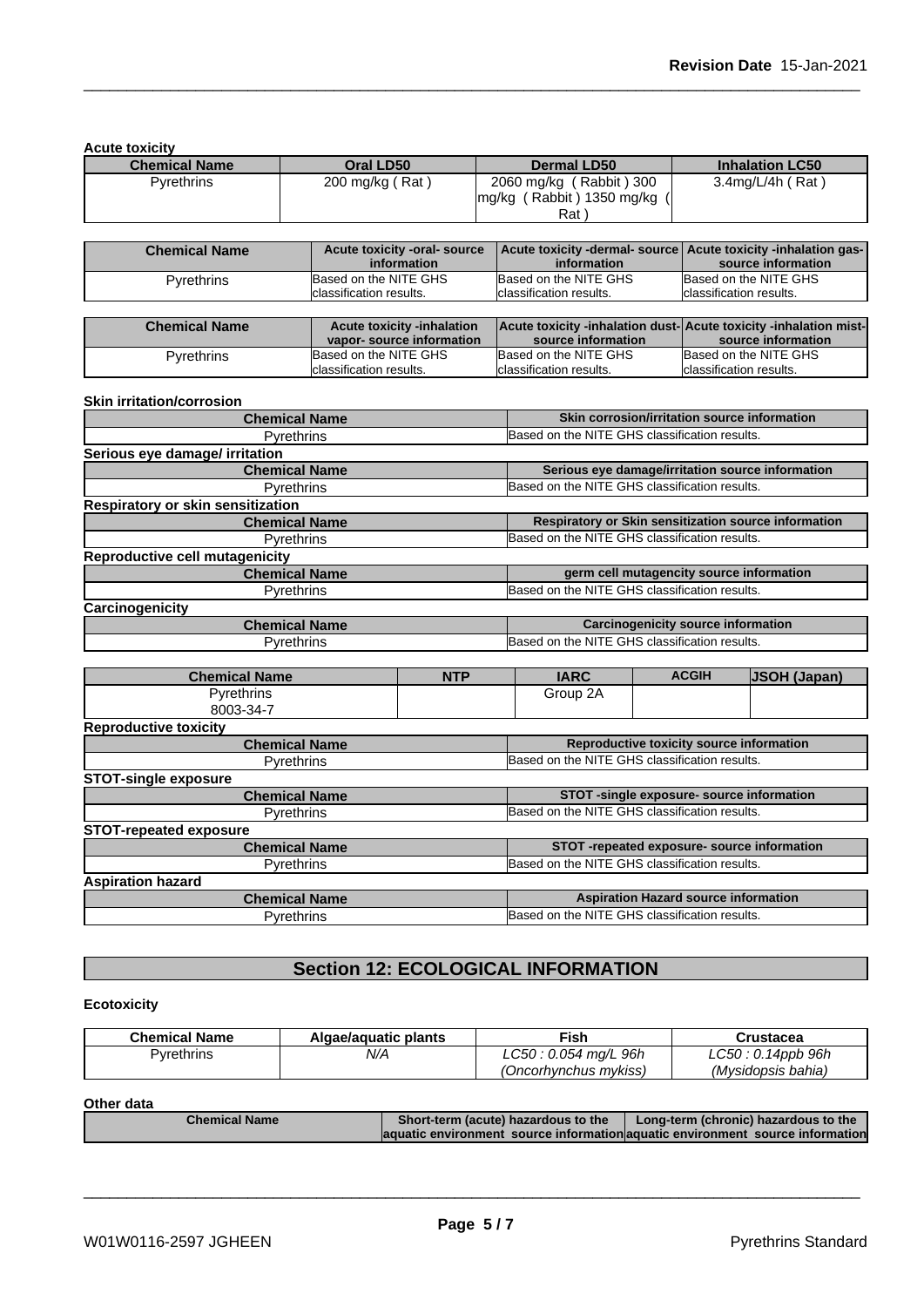| 'vrethrins | $\cdot$<br><b>GHS</b> classification<br>דוח מi ne NI<br>ased | $\cdots$<br><b>GHS</b><br>. NI"<br><b>Based</b><br>l on the<br>classification |
|------------|--------------------------------------------------------------|-------------------------------------------------------------------------------|
| $\sim$     |                                                              |                                                                               |
|            | esults.<br>roo                                               | Iresults.                                                                     |

**Persistence and degradability** No information available<br>**Bioaccumulative potential** No information available **Bioaccumulative potential<br>Mobility in soil Hazard to the ozone layer** No information available

**No information available** 

# **Section 13: DISPOSAL CONSIDERATIONS**

#### **Waste from residues**

Disposal should be in accordance with applicable regional, national and local laws and regulations. **Contaminated container and contaminated packaging**

Disposal should be in accordance with applicable regional, national and local laws and regulations.

# **Section 14: TRANSPORT INFORMATION**

| <b>ADR/RID</b>                                                 |                                                                  |  |  |
|----------------------------------------------------------------|------------------------------------------------------------------|--|--|
| <b>UN number</b>                                               | UN3082                                                           |  |  |
| Proper shipping name:                                          | Environmentally hazardous substance, liquid, n.o.s. (Pyrethrins) |  |  |
| UN classfication                                               | 9                                                                |  |  |
| <b>Subsidiary hazard class</b>                                 |                                                                  |  |  |
| <b>Packing group</b>                                           | Ш                                                                |  |  |
| <b>Marine pollutant</b>                                        | Yes                                                              |  |  |
| <b>IMDG</b>                                                    |                                                                  |  |  |
| <b>UN number</b>                                               | UN3082                                                           |  |  |
| Proper shipping name:                                          | Environmentally hazardous substance, liquid, n.o.s. (Pyrethrins) |  |  |
| UN classfication                                               | 9                                                                |  |  |
| <b>Subsidiary hazard class</b>                                 |                                                                  |  |  |
| Packing group                                                  | Ш                                                                |  |  |
| <b>Marine pollutant (Sea)</b>                                  | Yes                                                              |  |  |
| <b>Transport in bulk according to</b> No information available |                                                                  |  |  |
| Annex II of MARPOL 73/78 and                                   |                                                                  |  |  |
| the IBC Code                                                   |                                                                  |  |  |
| <b>IATA</b>                                                    |                                                                  |  |  |
| <b>UN number</b>                                               | <b>UN3082</b>                                                    |  |  |
| Proper shipping name:                                          | Environmentally hazardous substance, liquid, n.o.s. (Pyrethrins) |  |  |
| UN classfication                                               | 9                                                                |  |  |
| <b>Subsidiary hazard class</b>                                 |                                                                  |  |  |
| Packing group                                                  | Ш                                                                |  |  |
| <b>Environmentally Hazardous</b>                               | Yes                                                              |  |  |
| <b>Substance</b>                                               |                                                                  |  |  |

**Section 15: REGULATORY INFORMATION**

| International Inventories                                |                                                                                                                                         |
|----------------------------------------------------------|-----------------------------------------------------------------------------------------------------------------------------------------|
| <b>EINECS/ELINCS</b>                                     | Listed                                                                                                                                  |
| <b>TSCA</b>                                              | -                                                                                                                                       |
| Japanese regulations                                     |                                                                                                                                         |
| <b>Fire Service Act</b>                                  | Category IV, Class III petroleums, dangerous grade 3                                                                                    |
| <b>Poisonous and Deleterious</b>                         | Not applicable                                                                                                                          |
| <b>Substances Control Law</b>                            |                                                                                                                                         |
|                                                          | Industrial Safety and Health Act Harmful Substances Whose Names Are to be Indicated on the Label (Law Art.57,                           |
|                                                          | Para.1, Enforcement Order Art.18)                                                                                                       |
|                                                          | Notifiable Substances (Law Art.57-2, Enforcement Oder Art.18-2 Attached Table                                                           |
|                                                          | No.9)No.468                                                                                                                             |
| Regulations for the carriage<br>and storage of dangerous | Noxious Substances (Ordinance Art.3, Ministry of Transportation Ordinance Regarding<br>Transport by Ship and Storage, Attached Table 1) |
|                                                          |                                                                                                                                         |